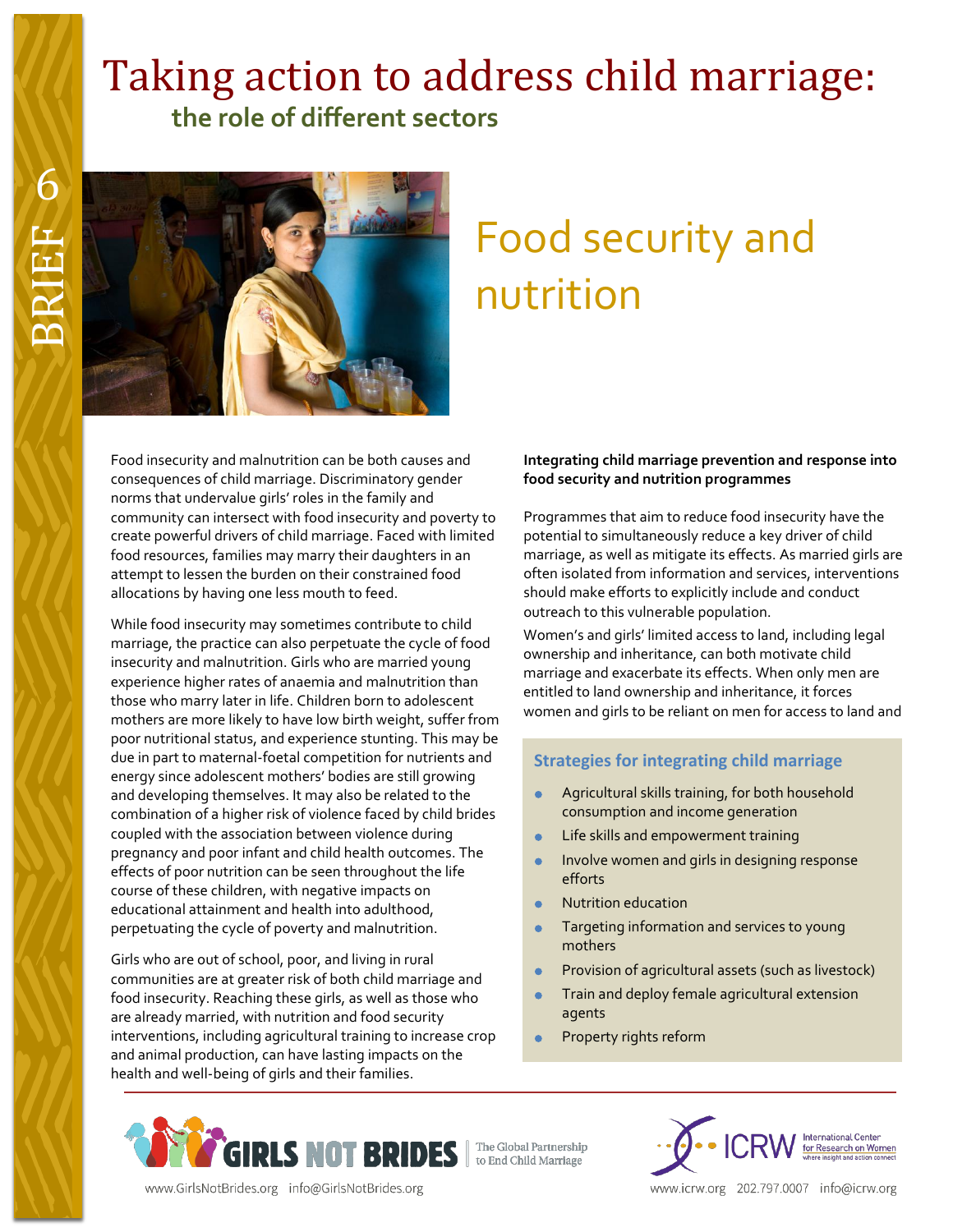

#### **Taking action to address child marriage: the role of different sectors Food security and nutrition**

food security. By addressing legal land constraints, programmes that advocate for improved land titling and inheritance rights and educate on land policies and laws can mitigate a key driver of child marriage by decreasing girls' dependence on men for key resources. This education needs to extend beyond the girls themselves to include families, communities, and judicial and enforcement officers. Programmes should also work to establish a legal framework that ensures women and girls have equal access to land and other productive resources, thereby lifting some of the key resource constraints that perpetuate child marriage.

# **Important topics to include in programmatic efforts include:**

- Educating girls, their partners, and their families about nutrition
- **•** Promoting maternal nutrition, optimal breastfeeding, complementary feeding, and appropriate foods for children under five
- **Educating married girls and their families on water,** hygiene, and sanitation, including safe drinking water, hand washing with soap, safe disposal of excreta, and food hygiene



# **Programme examples**

While the following programme examples may not explicitly aim to reduce child marriage, they address relevant drivers and therefore have the potential to reduce child marriage or mitigate its impacts. If such programmes include an additional focus on child marriage and measure child marriage-related outcomes, greater impact may be possible.

**[SHOUHARDO I and II](http://www.usaid.gov/global-waters/march-2012/empowered-women-bangladesh)**, funded by USAID and implemented by CARE since 2004, aims to reduce food insecurity and child malnutrition in Bangladesh's poorest communities utilising the empowerment knowledge and transformative action (EKATA) model to promote life-skills education, empowerment, and social change. Both iterations included child marriage in programme implementation, with EKATA groups discussing challenges and offering support to adolescent girls and married girls and women. Child marriage-related outcomes measured in the programme's monitoring and evaluation showed that some girls are able to advocate against child marriage.

*[The Suaahara](http://www.usaid.gov/nepal/fact-sheets/suaahara-project-good-nutrition) (Good Nutrition)* project has been implemented in Nepal by USAID, the Ministry of Health and Population, and Save the Children since 2006. The project uses a community-based approach to target key nutritional points throughout the life course by improving the health and nutritional status of pregnant and lactating women and children under 2 years of age. In addition to health education, the programme also teaches women home-based gardening and poultry farming techniques so they can produce adequate and nutritious food for their families. Through social and behaviour change communication, Suaahara also influences sociocultural norms that impact food consumption and food purchase patterns.

Suaahara does not specifically focus on adolescent mothers, but nutrition programmes such as this are well-positioned to target child brides and adolescent mothers and thereby reach some of the most vulnerable girls and children with a high risk of malnutrition. Collecting child marriage-related indicators, including the age and marital status of programme participants, would help nutrition programmes measure the impacts of their programme on the risks and consequences related to child marriage.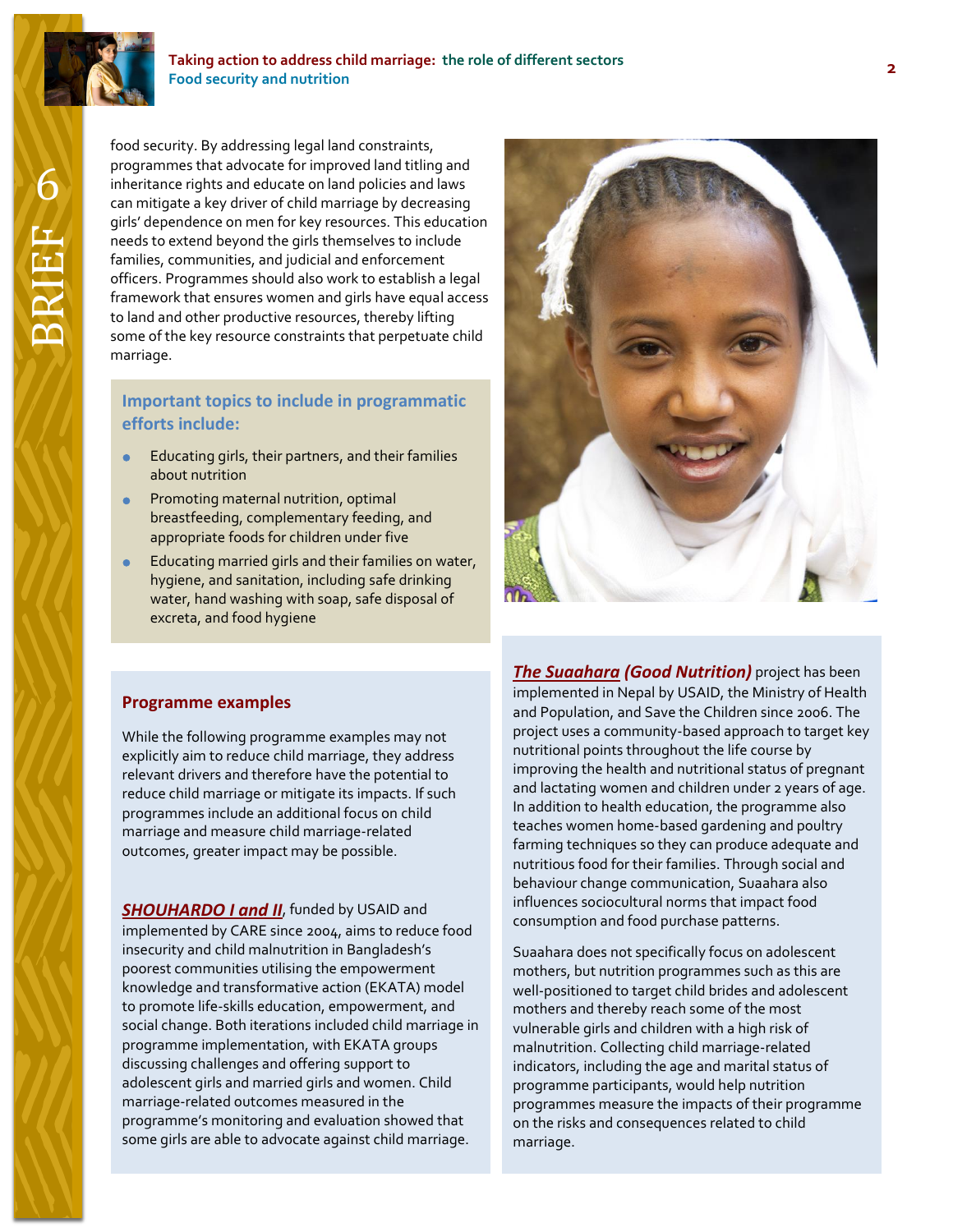

# **Monitoring and evaluation: illustrative examples**

An initial and powerful way to integrate child marriage prevention and response into programming is by measuring changes related to child marriage, learning how these changes impact other programme areas, and then adjusting programming accordingly. The following are sample indicators that can be used in food security and nutrition programmes to understand child marriage-related impacts. For a more complete list of indicators, please refer to the [USAID Child, Early, and Forced Marriage Resource Guide](https://www.usaid.gov/what-we-do/gender-equality-and-womens-empowerment/child-marriage) or *Girls Not Brides'* [Measuring Progress:](http://www.girlsnotbrides.org/these-indicators-will-help-measure-your-progress-towards-ending-child-marriage/) recommended indicators.

# **Monitoring and evaluation: illustrative indicators**

| Indicator                                                                                                                                                                                                                                                       | <b>Data source and notes</b>                                                                                                                                                                                                                                              |
|-----------------------------------------------------------------------------------------------------------------------------------------------------------------------------------------------------------------------------------------------------------------|---------------------------------------------------------------------------------------------------------------------------------------------------------------------------------------------------------------------------------------------------------------------------|
| Prevalence of anaemia among (married and non-<br>married) adolescent girls.                                                                                                                                                                                     | Information on women's and girls' micronutrient deficiencies<br>is collected through the WHO Vitamin and Mineral Nutrition<br>Information System. More localised data could be collected<br>via community- or programme-level blood tests among the<br>target population. |
| Prevalence of wasting/stunting in children under five,<br>born to adolescent mothers.                                                                                                                                                                           | Information on children's height and weight is collected in<br>DHS, MICS, and other national surveys. More localised data<br>could be collected via community- or programme-level<br>anthropometric measurements among the target<br>population.                          |
| Extent to which adolescent girls (married and<br>unmarried)/women have sole or joint decision-making<br>over food and cash-crop farming, livestock, and<br>fisheries, as well as autonomy in agricultural production.<br>Disaggregate by age and marital status | A survey of individuals in the target population. Methods<br>pulled from IFPRI's Women Empowerment in Agricultural<br>Index (WEAI) available on their website.                                                                                                            |
| Percentage of adolescent girls who are members of<br>groups for girls that address life skills, protection,<br>nutrition, health, sexual health and reproductive health<br>rights, gender norms etc.<br>Disaggregate by age and marital status                  | A survey of individuals in the target population.                                                                                                                                                                                                                         |
| Percentage of adolescent girls (married and unmarried)<br>who have accessed nutritional services in the last six<br>months (e.g., anaemia control).<br>Disaggregate by age and marital status                                                                   | A survey of individuals in the target population.                                                                                                                                                                                                                         |
| Existence of laws giving married men and married<br>women equal ownership rights to property.                                                                                                                                                                   | Data are collected and made publically available via the<br>World Bank's Women, Business and the Law database.                                                                                                                                                            |

**3**